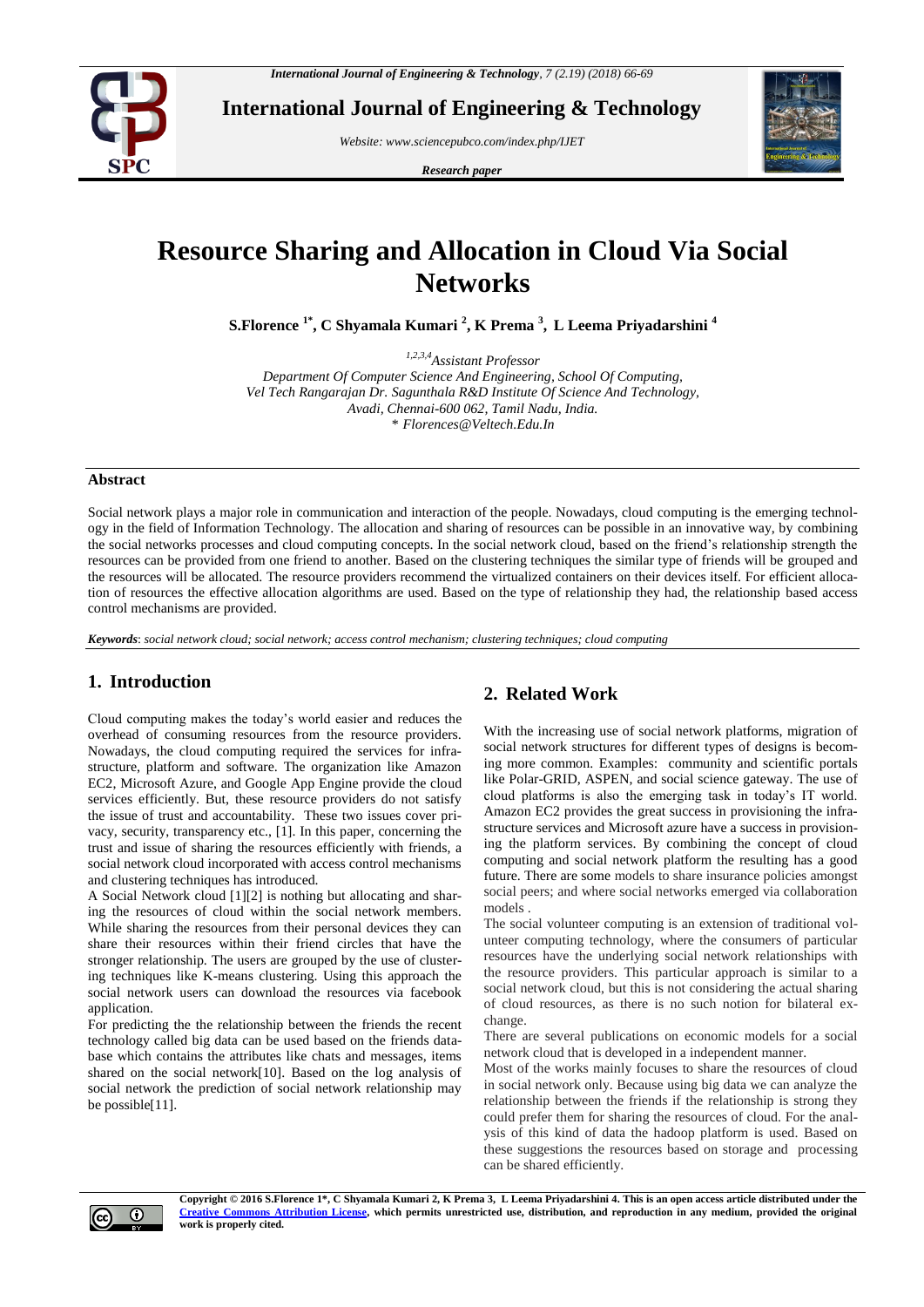## **3. SOCIAL NETWORK CLOUD**

#### **3.1 Usages**

A social network cloud could be a variety of community connected cloud, because the resources employed by the users area unit purchased, provided and consumed by members of a selected social community like facebook [3]. Through this application cloud infrastructure and platform

shoppers are often ready to execute their programs on virtualized resources that expose access firmly to contributed resources from the resource suppliers, i.e., CPU time, memory and disk/storage. The thought of a social network cloud are often applied to any form of virtualization setting. once it involves traditional use within the social network it provides millions of benefits

#### **3.2. Challenges**

There are many challenges in the creation of social network cloud which needs some concern while developing the work. Grouping the members based on the similarities is one of the main challenges because the technique which we use should be more accurate when compare to the other techniques. Access control mechanisms should mention properly within the applications Technical facility is employed to change finish users to supply Resources to and overwhelming the resources from, each other. A social network cloud has to notice the Network Address Translations (NAT) and accommodate best effort notions of quality of service. Social network structures area unit accustomed facilitate the sharing of computing resources among a social network. To utilize social community structures for resource sharing, members should at the start allow access to their social network, and will trust the platform with their information [4].

Providing resource allocations to friend considered to be the nontrusted for many reasons. First, the relationships of social network are not a single relationship. The different types of relationship included in the social network are family members, close friends, just friends, colleagues, etc. Second, totally different users can have different levels of trust to differing types of relationship contexts. Third, many of us can have differing types of qualities (e.g., dependableness, trait, availability) and differing types of competencies, for instance users might assume that friends with natural philosophy backgrounds area unit "best" or additional "competent" with relevance offer planning sensors[5][6].

#### **4 SYSTEM ARCHITECTURE**

Fig.1. shows the system architecture of the proposed work.

### **4.1 Social Cloud Platform**

The platform should satisfy some functionality like user management and resource allocation etc. A middleware is employed to supply the essential resource materials, resource virtualization and sandboxing mechanisms for provisioning and overwhelming resources. It ought to additionally outline some protocols required for users and resources to enter and exit the system.

A "social locating house" contains several modules like preferences module for preferences selection, clustering module for grouping the similar users, allocation module for resource allocation, access control module for controlling the access over different users [7].



**Fig.1**. Architecture of the proposed work

### *a. Preference module*

The simple numerical preference setting interface used to enable the members to define their needed preferences to a particular friend to both a consumer and a provider [7]. If the value is higher than the preference will be high to the particular user or for the particular friend. If we find some negative values then it shows the unwillingness of the user to interact with particular friend. If the user assigns the same values to multiple friends means indication of equal relationship with friends. The preferences are stored in the application database for calculating the overall preference model and for allocating the involved user.

#### **4.2 Clustering Module**

A clustering module clusters the similar users based on their available data for provisioning the resources efficiently. The resource will share efficiently when it is grouped. The clustering algorithm is incorporated into the clustering module which is located inside the social cloud platform. The Hierarchical clustering algorithm and friends of friend's algorithm is used for grouping the similar friends. The Access control module will contain some access control protocols for restricting the use of available resources.

The available resource refers to the resources present in the cloud server providers. The Access control if very much needed when the public cloud is used.

Here this concept is based on the clustering technique which groups the users of similar type or characteristic. For this purpose we proposed the new algorithm which is the modification of existing traditional algorithms like k-means.

#### **4.3 Allocation Mechanism**

Seattle relies on the principle of random allocation of resources. to cut back the search house it implements a pseudo random mechanism. The port of entry is functioning with algorithmic program of allocation algorithmic program. this is often wont to confirm acceptable allocations of resources via members sharing preferences across their social network. it'll allot the resources supported the connection strength. The allocation of resources are going to be handled by this module. Virtual machines area unit sandboxed environments which give each performance improvement and security. for instance the VM can stop the applications from mak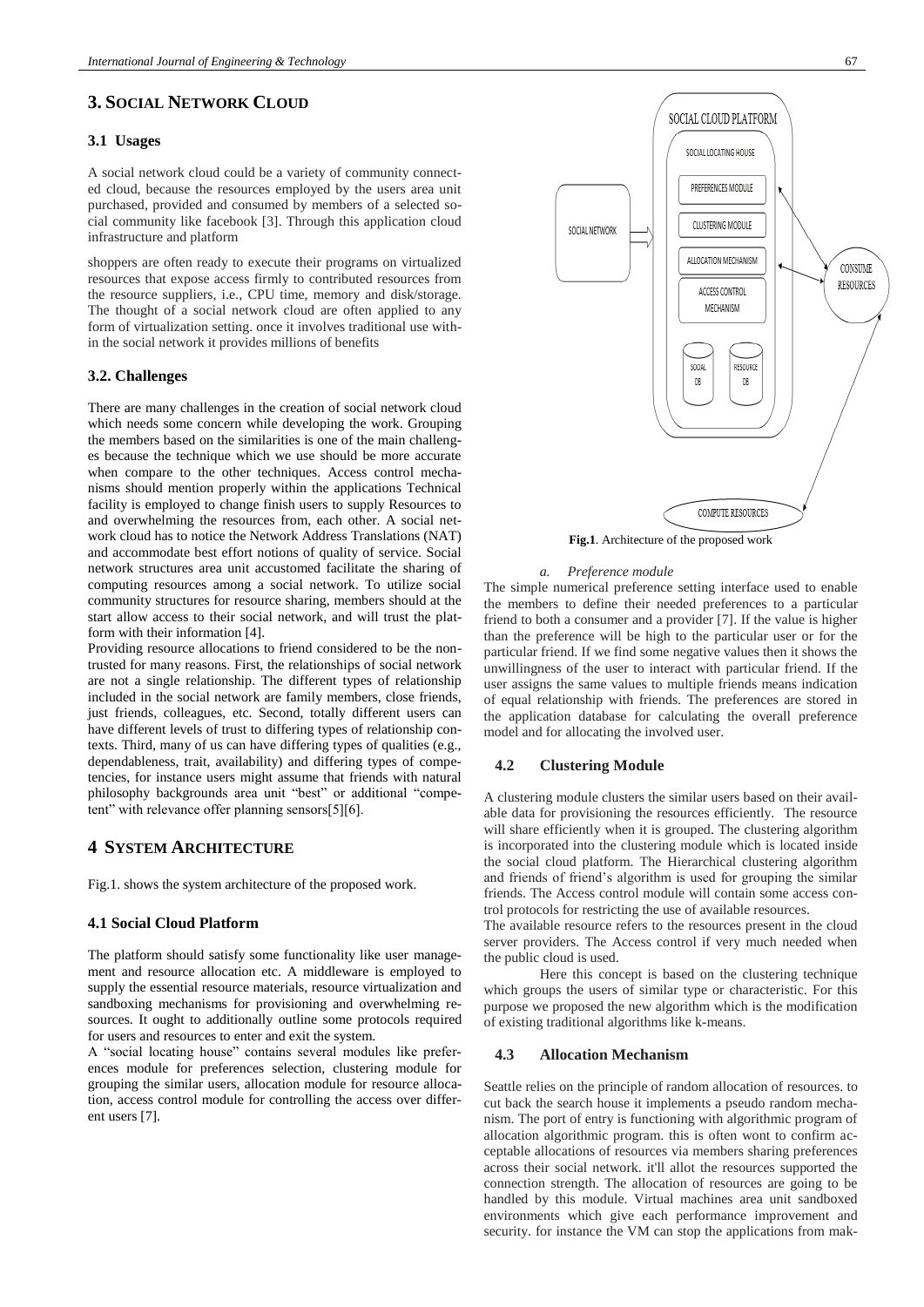ing malicious actions and it limits the usage of system resources like CPU and memory to a specific levels.

# **5 Access Control Mechanism**

The popularity of social networks makes the safety of the user's private information is a necessary but scientifically challenging issue. The relationship-based access control mechanisms have been taken to solve this problem. However, with the changing developments of social networks, the new access control requirements have been identified for the current schemes. In this paper, we focus on public information in social networks. We proposed the new algorithm called controlling algorithm performing access control in the social network cloud towards the user perspective. The access control mechanism incorporated in the access control module for restricting the access to the particular resources.

## **6 Databases**

The databases are used to store the social network related data and the user preferences related data to be used in social locating house.

#### **6.1 Social Network**

This is nothing but the social network application like facebook which is used to provide the access to necessary aspects of the user and for authentication [6]. Preferences module is used to provide the necessary functionality to capture and to represent the requirement of the sharing preferences. The data about the user will be efficiently used and the preferences are collected from this technical observer like facebook.

Node Managers can act because the entry restricters for resources and the area unit implemented on each contributed resource [9]. The node manager will check that the users have the correct rights to proceed with the original Virtual machine running on the host system. Once the node manager is kept within the hosting machine it will notify the placement of the particular machine to a worldwide observance service. The unique key for the resource is created and signed at the locating house [8]. The node managers area unit considerably helpful once it involves offer the services within the real time world. The financial organization matches the need of the user to the provision of the cloud suppliers.

In order to access members personal profile data and relationships to the chums, the social locating house needs access to a specific user's social network profile. For that, the social networking application for the locating place that needs access to get the user profile data, friends who they need and the list of friends who explicit registered users. The social network application is combined with the location placed through social authentication plugin that is designed with a social network application. The system permits users to combine their metropolis account with their social network account.

# **7. Experimental Result**

The implementation of a social cloud is built upon with an open source peer-to-peer (P2P) computing platform called Seattle. Seattle is a lightweight virtualization technology implemented middleware, which makes the users to enable application execution on required resources. The locating model which is extended to enable social allocation via preference matching algorithms. These algorithms have been taken from the literature and the new algorithm for clustering and access control has been proposed in our own concepts.

Seattle is associate degree open supply analysis platform that is meant to make a distributed network over reckon resources given by its users. It options a light-weight virtualization layer that runs on a provider's machine and allows alternative members to run their applications across completely different in operation systems. Seattle's core elements square measure node managers, social network integration, preference assignment, social resource allocation, and access management.

The total runtime of this allocation algorithmic program has a lot of impact on its application on a social network cloud. The preference-based matching is usually NP-hard, algorithmic program runtime is a vital style thought. during this a part of the analysis, we have a tendency to investigate however the runtime of the algorithmic program is plagued by the extent of completeness of the preference, and whether or not preferences square measure strict or not, i.e., whether or not indifferences square measure allowable. The results of the allocation algorithmic program reveals that once the matter area will increase the run time of the algorithmic program also will increase.

Fig. 2 and Fig. 3 represent the clustered group of users in a social network platform.



**Fig.2.** Clustered group of users



**Fig.3**. Clustered group of users with noise

## **8. CONCLUSION AND FUTURE WORK**

In this paper, the social network cloud: a platform which enables the sharing of infrastructure resources and software resources between friends through digitally encoded social relationships. Using this, users are able to execute their programs on virtualized resources provided by their friends from their own devices like personal computers, smart phones etc. Here, the preferences of the users will be shared to their friends through the common virtual channel. The allocation of resources has been done by the resource providers itself. The similar users are grouped based on the clustering techniques. The access control mechanism to have the restricted access also incorporated in this work.